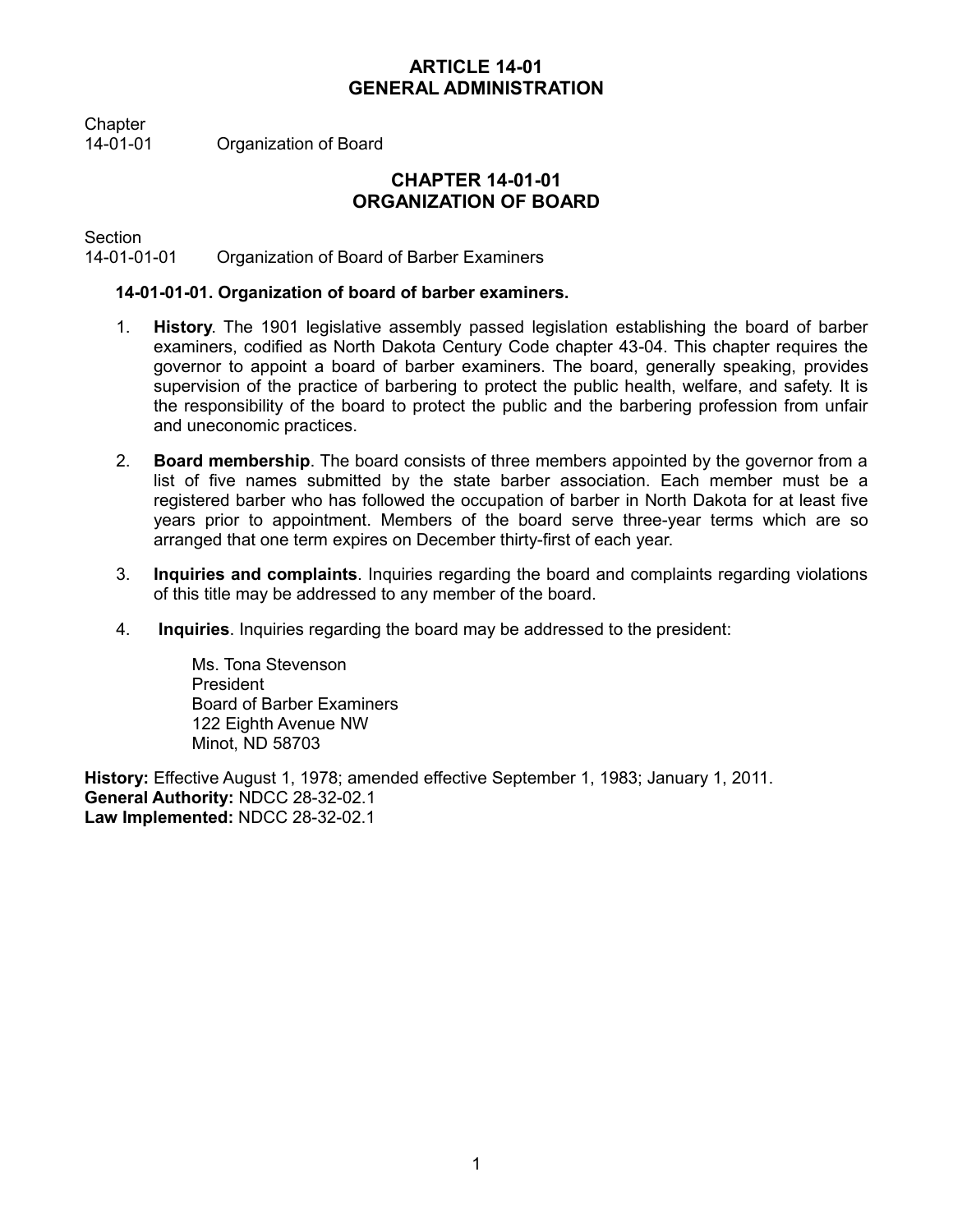## **ARTICLE 14-02 SANITATION AND PREVENTION OF COMMUNICABLE DISEASES**

- **Chapter**
- 14-02-01 General Considerations and Inspections
- 14-02-02 Water
- 14-02-03 Sewage and Baths [Repealed]
- 14-02-04 Equipment, Fixtures, and Supplies
- 14-02-05 Hygiene

## **14-02-01 GENERAL CONSIDERATIONS AND INSPECTIONS**

**Section** 

- 14-02-01-01 Inspections
- 14-02-01-02 Identification
- 14-02-01-03 Proper Quarters
- 14-02-01-04 Special Quarters
- 14-02-01-05 Shop Conditions
- 14-02-01-06 Minimum Dimensions

### **14-02-01-01. Inspections.**

All barber shops and schools or colleges where barber service is rendered shall be open for inspection at all times during business hours to any member of the board, and its agents, assistants, and deputies and to any member of the state department of health. Those persons may inspect any part of the premises to ascertain whether North Dakota Century Code chapter 43-04 or North Dakota Administrative Code title 14, is being violated, in order that the board may enforce proper observance of those statutes, rules, and regulations to prevent the spreading of contagious diseases. All barber shops and schools or colleges where barber service is rendered shall be efficiently disinfected and properly cleaned when ordered by an inspector or the proper health officer.

**History:** Effective August 1, 1978. **General Authority:** NDCC 43-04-11 **Law Implemented:** NDCC 43-04-44

### **14-02-01-02. Identification.**

A design, clearly visible, shall be displayed at the main entrance to all barber shops, schools, and colleges where barber service is rendered indicating the business conducted within the establishment.

**History:** Effective August 1, 1978. **General Authority:** NDCC 43-04-11 **Law Implemented:** NDCC 43-04-11

### **14-02-01-03. Proper quarters.**

Barber shops, schools, and colleges where barber service is rendered and bathrooms, toilets, and sparerooms in connection therewith, shall be in a proper location and shall be properly lighted, provided with hot and cold running water, and kept in a clean and sanitary condition.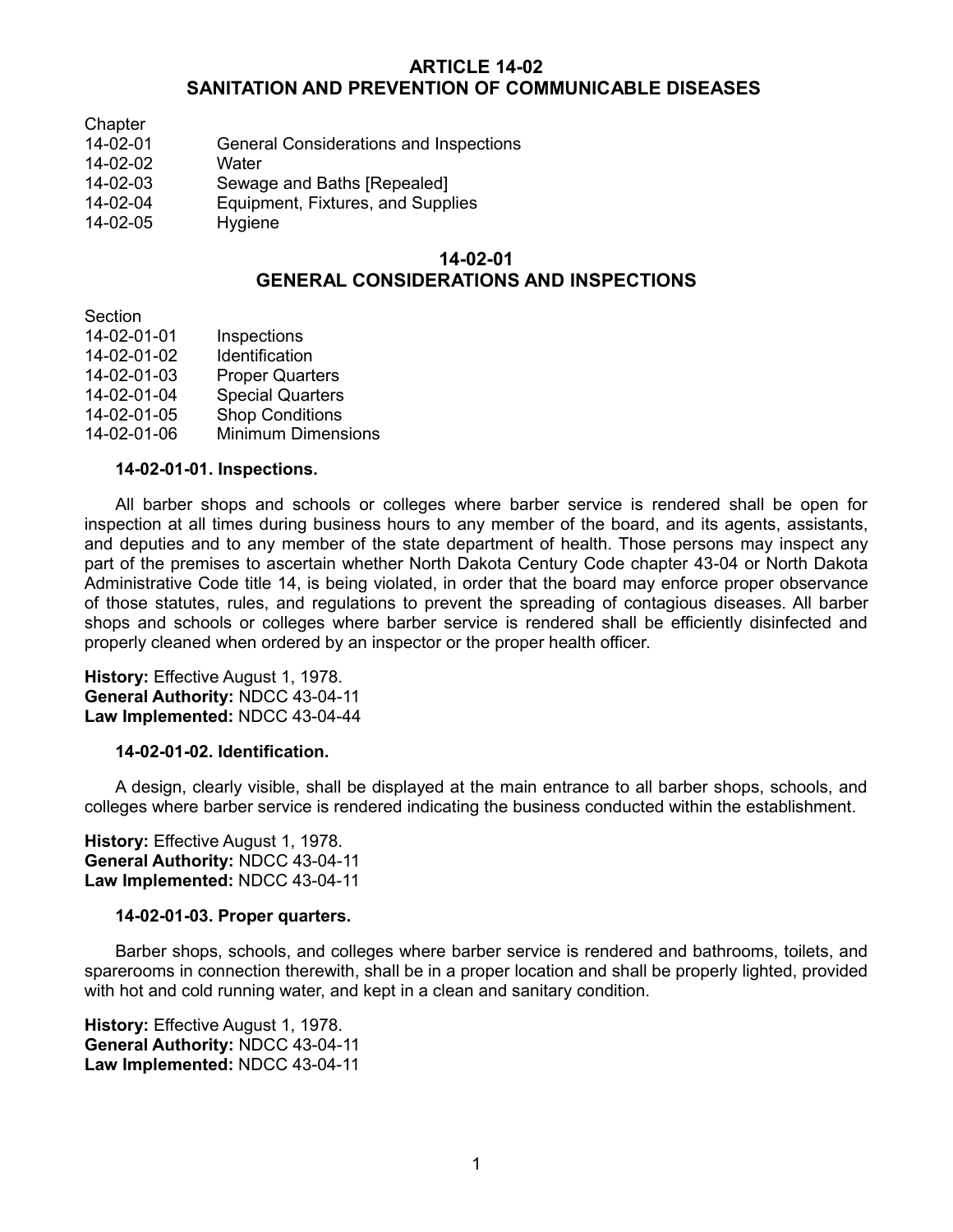#### **14-02-01-04. Special quarters.**

A barber shop located in a place of residence must be in a separate room, have a private entrance, and must be isolated and used exclusively for barbering or beauty culture.

**History:** Effective August 1, 1978; amended effective January 1, 2011. **General Authority:** NDCC 43-04-11 **Law Implemented:** NDCC 43-04-43

### **14-02-01-05. Shop conditions.**

All barber shop equipment, furniture, floors, walls, ceilings, windows, bathrooms, toilets, adjoining rooms and all other articles and fixtures of barber shops or schools where barber services are rendered shall be kept clean and free from dust and in an orderly manner at all times. Waste or used towel baskets must be emptied and cleaned each day. Floors must be kept free from hair and swept or mopped each day.

**History:** Effective August 1, 1978. **General Authority:** NDCC 43-04-11 **Law Implemented:** NDCC 43-04-11

### **14-02-01-06. Minimum dimensions.**

All barber shops shall have a minimum work space of one hundred square feet [9.29 square meters]. If any barber shop contains more than one work area or barber chair, a minimum of twenty-five square feet [2.32 square meters] shall be required for each such additional work area or barber chair.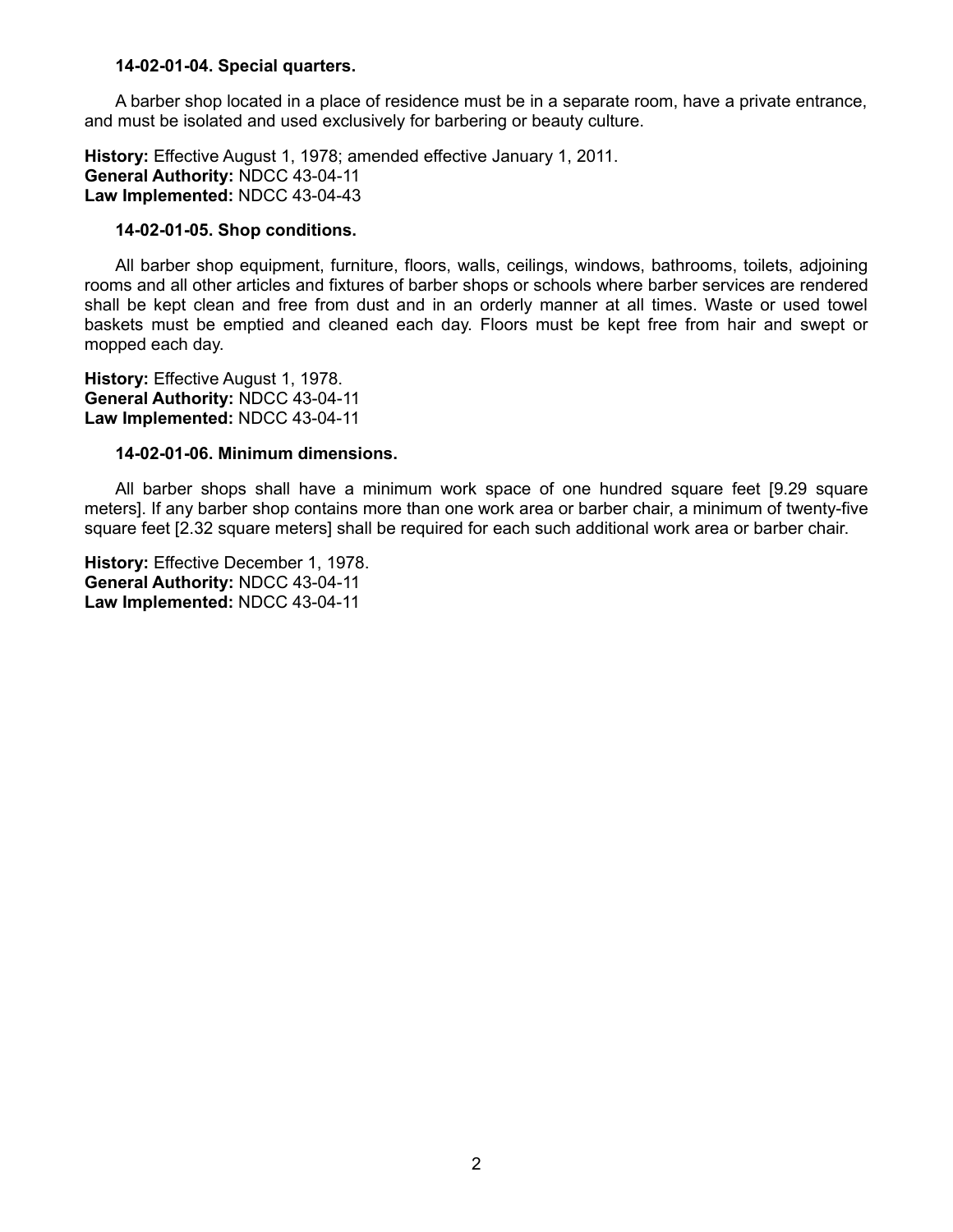# **CHAPTER 14-02-02 WATER**

Section

| 14-02-02-01 | <b>Water Supply</b>                    |
|-------------|----------------------------------------|
| 14-02-02-02 | Private Supplies of Water [Repealed]   |
| 14-02-02-03 | Rainwater [Repealed]                   |
| 14-02-02-04 | <b>Water Receptacles [Repealed]</b>    |
| 14-02-02-05 | <b>Public Drinking Cups [Repealed]</b> |

## **14-02-02-01. Water supply.**

Barber shops or any other place where barber service is rendered must provide a safe and adequate supply of continuous hot and cold running water. They must maintain a hot water receptacle of not less than five gallons [19 liters] for each chair. All plumbing must conform to the state plumbing code [North Dakota Administrative Code article 62-03.1].

**History:** Effective August 1, 1978; amended effective January 1, 2011. **General Authority:** NDCC 43-04-11 **Law Implemented:** NDCC 43-04-11

## **14-02-02-02. Private supplies of water.**

Repealed effective January 1, 2011.

## **14-02-02-03. Rainwater.**

Repealed effective January 1, 2011.

## **14-02-02-04. Water receptacles.**

Repealed effective January 1, 2011.

## **14-02-02-05. Public drinking cups.**

Repealed effective January 1, 2011.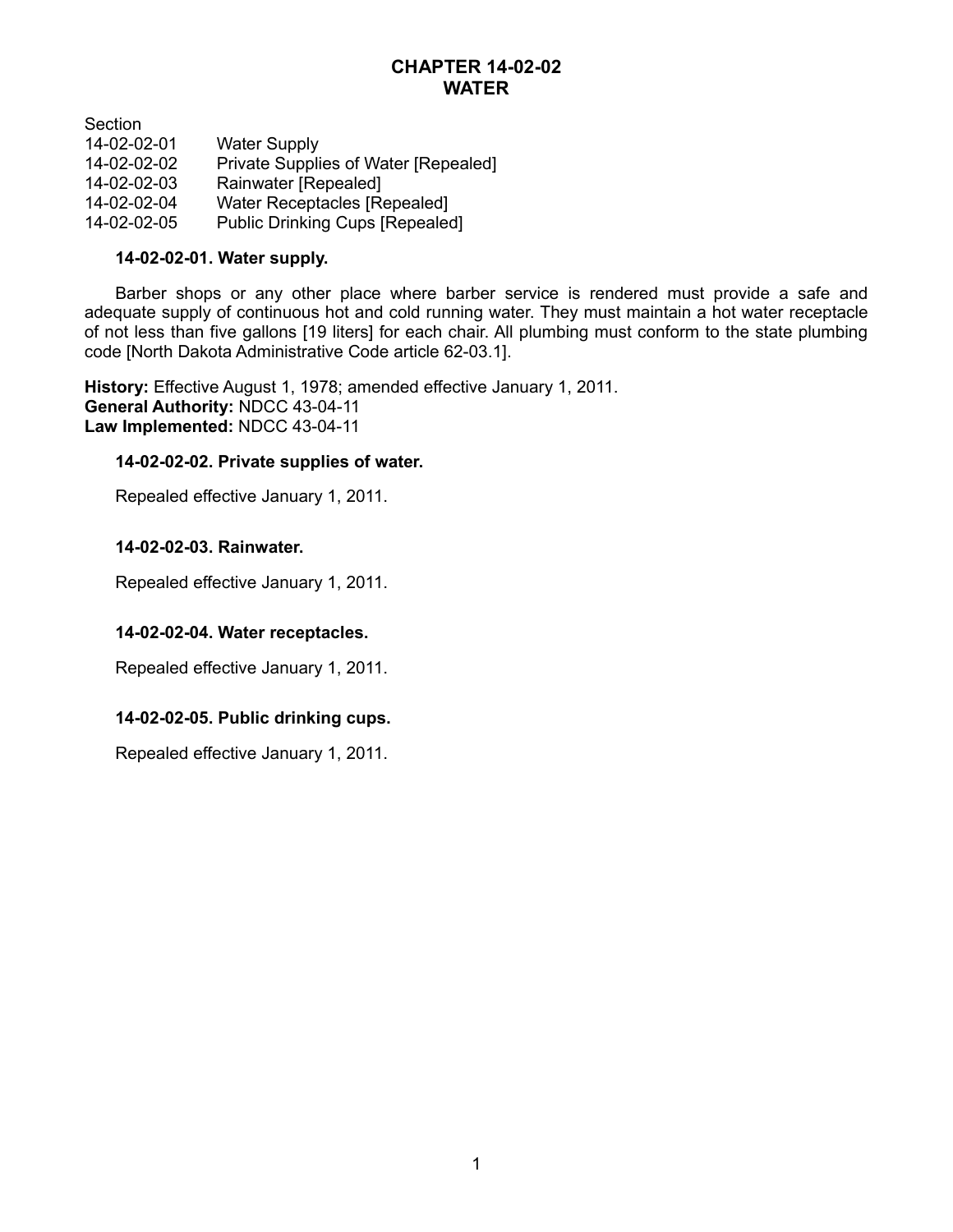# **CHAPTER 14-02-03 SEWAGE AND BATHS**

[Repealed effective January 1, 2011]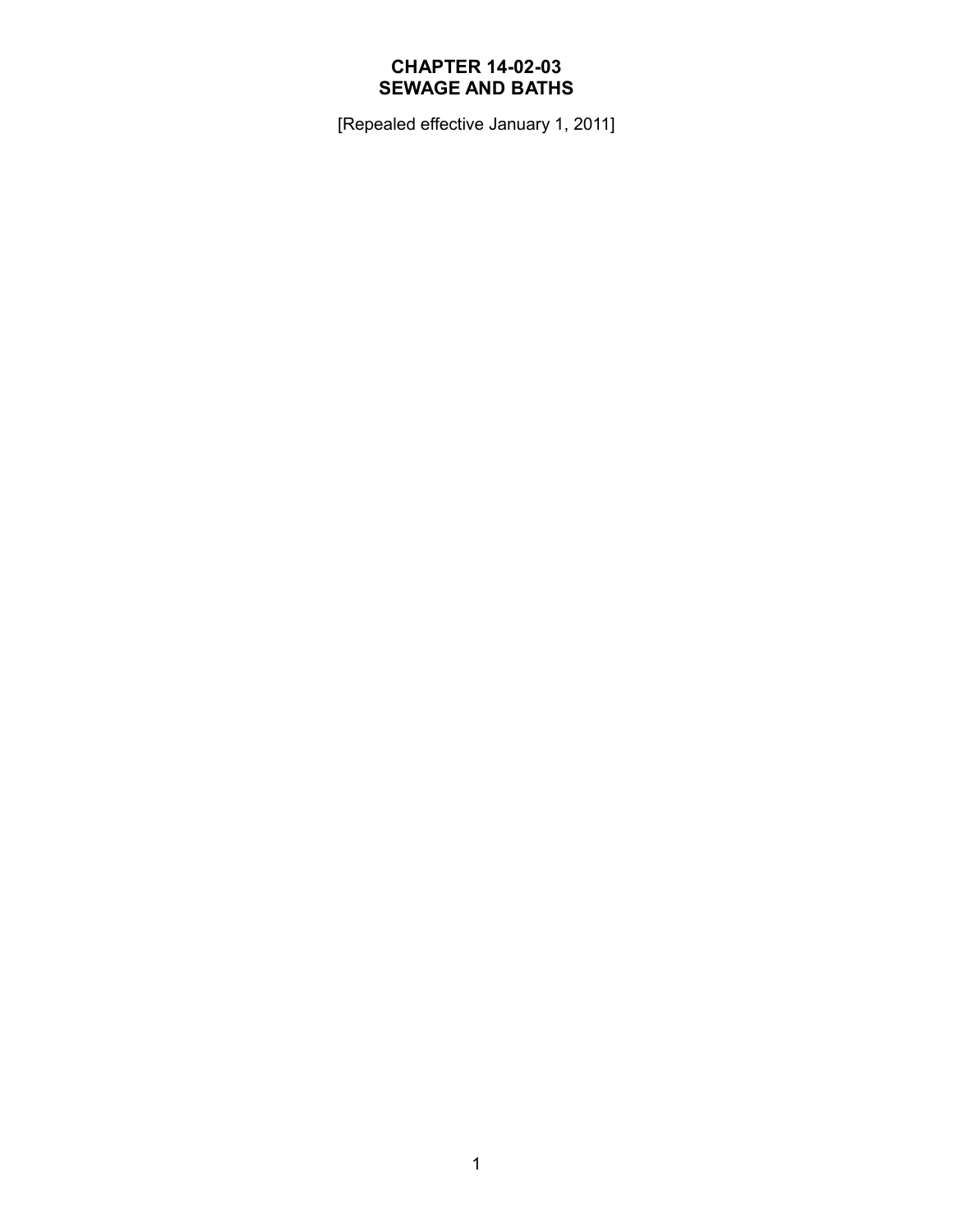# **CHAPTER 14-02-04 EQUIPMENT, FIXTURES, AND SUPPLIES**

Section

- 14-02-04-01 Headrests 14-02-04-02 Haircloths and Neck Strips 14-02-04-03 Towels 14-02-04-04 Mugs and Shaving Brushes 14-02-04-05 Hairbrushes, Combs, and Dusters 14-02-04-06 Cuspidors, Bowls, Basins, and Jars [Repealed] 14-02-04-07 Sterilization 14-02-04-08 Cabinets and Disinfecting Containers 14-02-04-09 Miscellaneous
- 14-02-04-10 Sinks

### **14-02-04-01. Headrests.**

The headrest of every barber chair shall be protected with a clean freshly laundered linen or clean headrest paper for each service.

**History:** Effective August 1, 1978. **General Authority:** NDCC 43-04-11 **Law Implemented:** NDCC 43-04-11

#### **14-02-04-02. Haircloths and neck strips.**

Whenever a haircloth is used in cutting the hair, shampooing, etc., a newly laundered towel or sanitary neck strip shall be placed around the neck so as to prevent the haircloth from touching the skin.

**History:** Effective August 1, 1978. **General Authority:** NDCC 43-04-11 **Law Implemented:** NDCC 43-04-11

#### **14-02-04-03. Towels.**

A clean, freshly laundered towel shall be used for each patron. This applies to every kind of towel, including but not limited to dry towels, steam towels, or washcloths. Any towel that comes in contact with the skin of a patron or operator must be discarded in an enclosed towel receptacle until laundered. Used towels shall not be replaced in a sterilizer or rinsed or washed in the barber shop. All soiled or used towels must be removed from the workstand or lavatory after serving each patron.

**History:** Effective August 1, 1978. **General Authority:** NDCC 43-04-11 **Law Implemented:** NDCC 43-04-11

#### **14-02-04-04. Mugs and shaving brushes.**

All shaving cups, the soap therein, and lathering brushes must be thoroughly cleaned with hot water of not less than one hundred sixty degrees Fahrenheit [71.68 degrees Celsius] before using on customers. All lathering brushes must be immersed in hot water of not less than one hundred seventy degrees Fahrenheit [77.28 degrees Celsius] for at least two minutes after using on customers before reusing. Latherizers are recommended.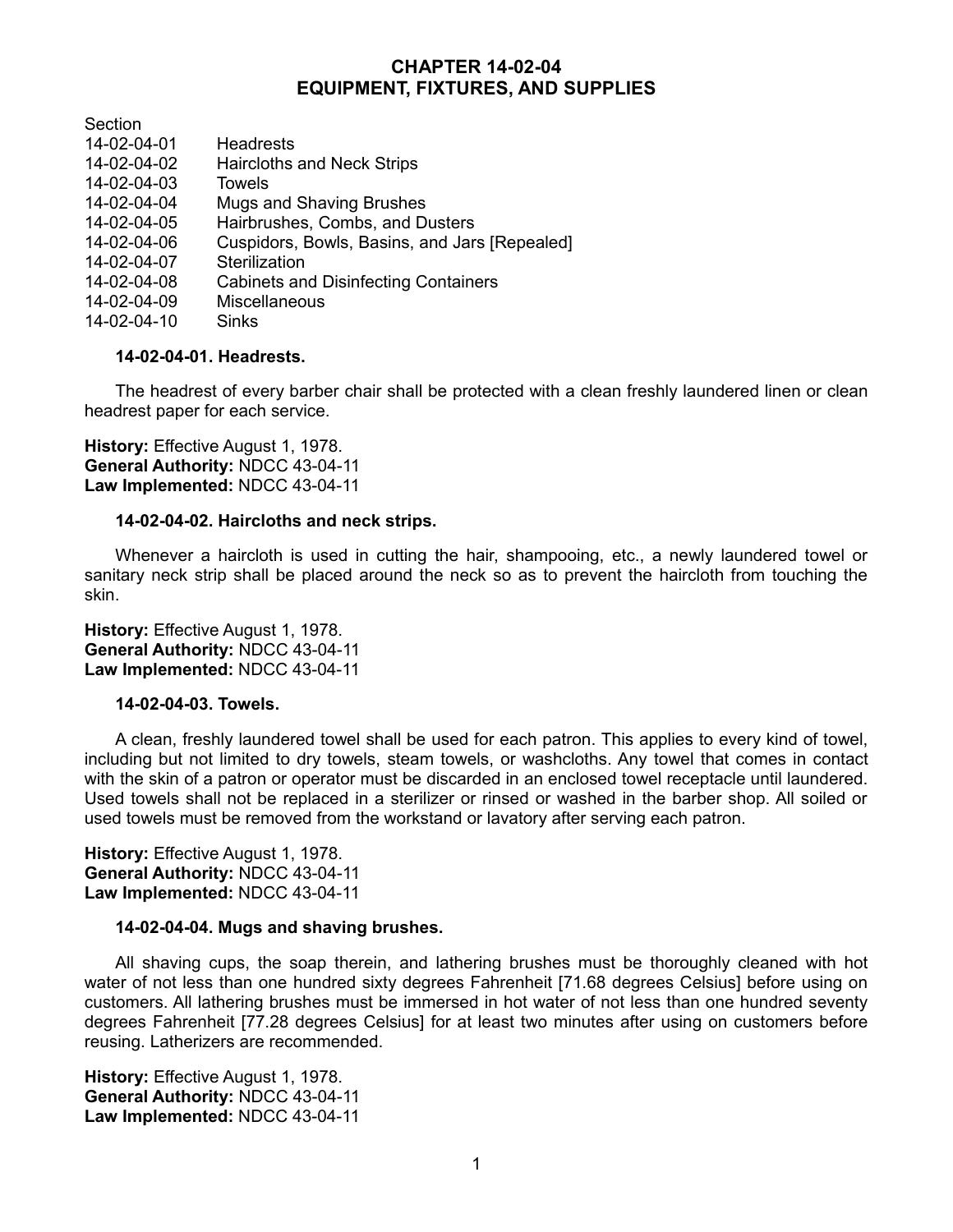#### **14-02-04-05. Hairbrushes, combs, and dusters.**

If hairbrushes are used, there shall be a minimum of four brushes per barber chair. Hairbrushes shall be cleaned and sterilized after each customer use. Combs shall be cleaned and sterilized after each customer use. Hair or neck dusters shall be washed with soap and water and dipped in a disinfectant solution and kept clean at all times.

**History:** Effective August 1, 1978; amended effective January 1, 2011. **General Authority:** NDCC 43-04-11 **Law Implemented:** NDCC 43-04-11

#### **14-02-04-06. Cuspidors, bowls, basins, and jars.**

Repealed effective January 1, 2011.

#### **14-02-04-07. Sterilization.**

Barber schools and barber shops shall maintain thorough sterilization of all tools and instruments used to provide barber services. All tools used on a customer shall be cleaned and sterilized before each customer use. Tweezers and other instruments of a similar nature shall be sterilized before each use.

**History:** Effective August 1, 1978; amended effective January 1, 2011. **General Authority:** NDCC 43-04-11 **Law Implemented:** NDCC 43-04-11

#### **14-02-04-08. Cabinets and disinfecting containers.**

Every barber must have an individual dip sterilizer which must be of sufficient size to allow combs to be completely submerged. Dip sterilizers must be made of glass, porcelain, or metal and must contain at all times a recognized effective disinfectant. Combs, brushes, and neck dusters shall be immersed in a dip sterilizer for twenty minutes after washing with soap and hot water and before storing in a dry sterilizer or closed drawer/cabinet. All clean linens must be stored in a closed cabinet used for that purpose only.

**History:** Effective August 1, 1978; amended effective January 1, 2011. **General Authority:** NDCC 43-04-11 **Law Implemented:** NDCC 43-04-11

#### **14-02-04-09. Miscellaneous.**

Alum or other material used to stop the flow of blood may be used only in liquid or powder form and shall be applied with a clean cloth, towel, or other clean appliance. The use of styptic sticks, pencils, lump alum, or powder puffs is prohibited.

**History:** Effective August 1, 1978; amended effective January 1, 2011. **General Authority:** NDCC 43-04-11 **Law Implemented:** NDCC 43-04-11

#### **14-02-04-10. Sinks.**

One sink shall be provided for each two barber chairs which shall be located within the workstations. Sinks must be kept clean and sanitary at all times.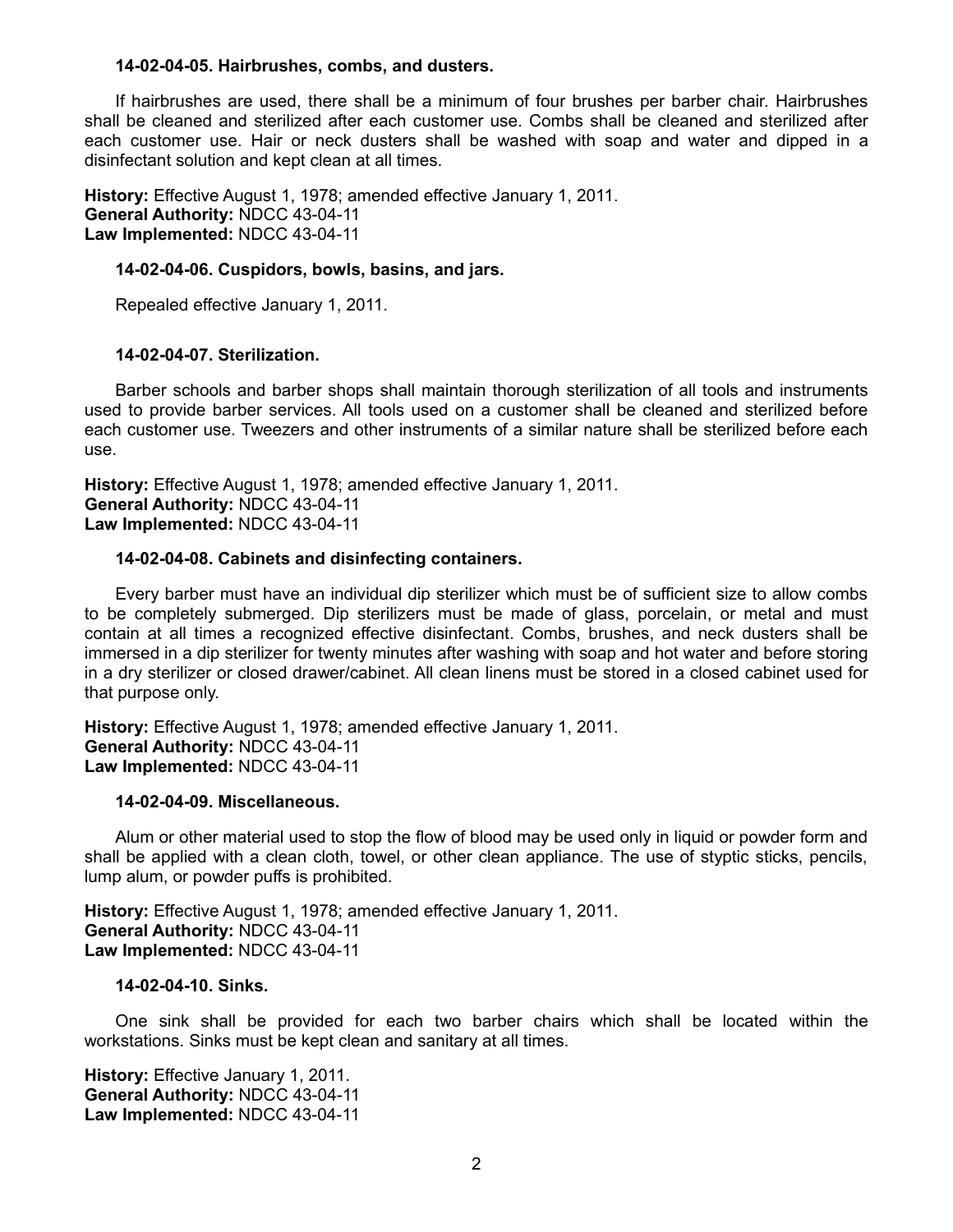## **CHAPTER 14-02-05 HYGIENE**

**Section** 

- 14-02-05-01 Personal Health and Hygiene<br>14-02-05-02 Treatment of Persons Afflicted
- Treatment of Persons Afflicted With Certain Communicable Diseases Prohibited
- 14-02-05-03 Treatment of Diseases Prohibited<br>14-02-05-04 Barber's Hands
- Barber's Hands
- 14-02-05-05 Barber's Appearance
- 14-02-05-06 Physical Examination
- 14-02-05-07 Health Certificate

### **14-02-05-01. Personal health and hygiene.**

All persons employed in a barber shop shall be clean. No person shall act as a barber who is known to be infected with a disease which may be transmitted or communicated to a person.

**History:** Effective August 1, 1978. **General Authority:** NDCC 43-04-11 **Law Implemented:** NDCC 43-04-11

## **14-02-05-02. Treatment of persons afflicted with certain communicable diseases prohibited.**

No barber, apprentice, or barber school student shall practice or knowingly serve a person afflicted with erysipelas, syphilis, gonorrhea, measles, scarlet fever, smallpox, diphtheria, tinea sycosis, ringworm, eczema, impetigo, tuberculosis, or other communicable or infectious disease.

**History:** Effective August 1, 1978; amended effective January 1, 2011. **General Authority:** NDCC 43-04-11 **Law Implemented:** NDCC 43-04-11

## **14-02-05-03. Treatment of diseases prohibited.**

No barber or other person in charge of any barber shop shall undertake to treat any disease of the skin; nor shall a barber or other person in charge of a barber shop administer in any other manner any medicine or treatment which administration is not distinctly a part of the profession of barbering. No person serving as a barber shall shave any person when the surface to be shaved is inflamed or broken out, or contains pus, unless such person is provided with a cup, shaving brush, and razor for one's individual use.

**History:** Effective August 1, 1978. **General Authority:** NDCC 43-04-11 **Law Implemented:** NDCC 43-04-11

### **14-02-05-04. Barber's hands.**

Every person serving as a barber, student, or apprentice shall thoroughly cleanse one's hands with soap and warm water and then dry them with paper towels or towels complying with section 14-02-04-03 immediately before serving each customer.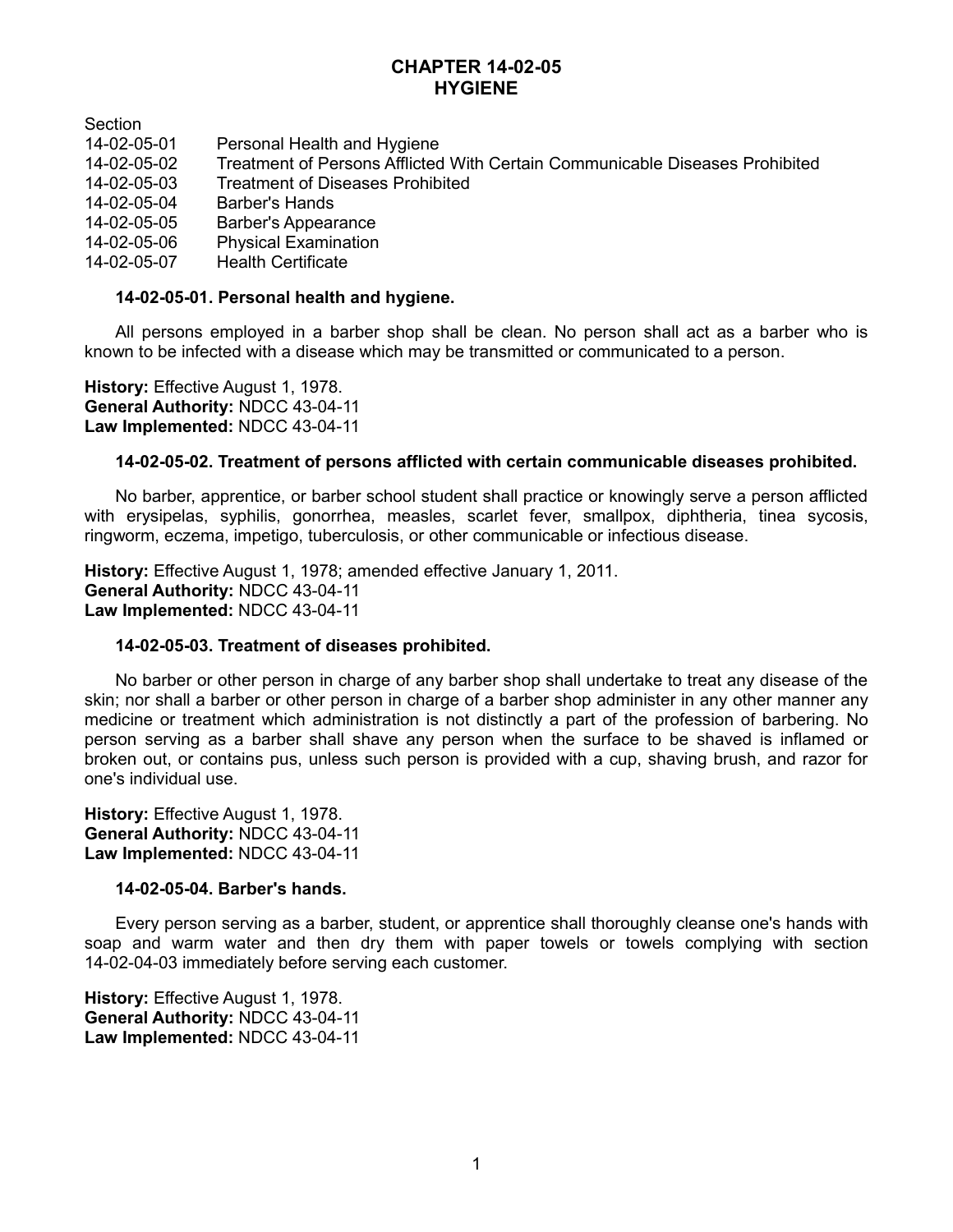#### **14-02-05-05. Barber's appearance.**

Each person working as a barber shall be clean, both as to person and dress. Every barber or other person in charge of any barber shop or barber school, while serving any customer, shall wear washable and suitable clothing.

**History:** Effective August 1, 1978; amended effective January 1, 2011. **General Authority:** NDCC 43-04-11 **Law Implemented:** NDCC 43-04-11

#### **14-02-05-06. Physical examination.**

Any member of the board or proper health officer shall have authority to require any barber or apprentice to submit to any physical examination when the board member or health officer has reason to believe the barber or apprentice may be afflicted with a contagious or infectious disease.

**History:** Effective August 1, 1978. **General Authority:** NDCC 43-04-11 **Law Implemented:** NDCC 43-04-11

#### **14-02-05-07. Health certificate.**

Each and every barber practicing the profession in North Dakota shall furnish the state board of barber examiners a satisfactory health certificate at such times as the board may deem necessary, signed by a physician in good standing and licensed by the North Dakota board of medical examiners, together with two signed photographs.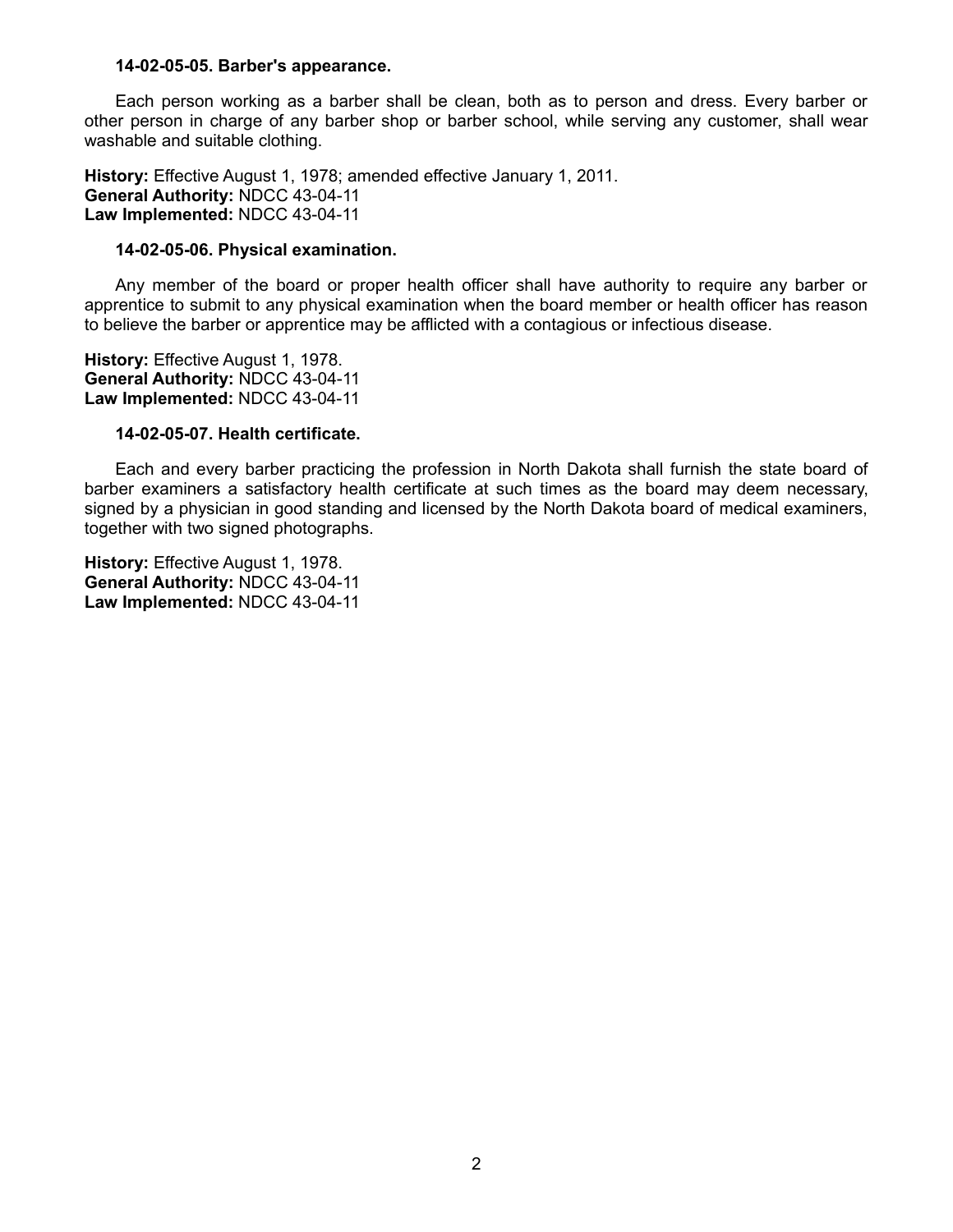# **ARTICLE 14-03 LICENSE TO PRACTICE BARBERING**

**Chapter** 

14-03-01 Examination<br>14-03-02 Display and I

- Display and Possession of License
- 14-03-03 Continuing Education

## **14-03-01 EXAMINATION**

**Section** 

14-03-01-01 Examination - Minimum Hours of Instruction

## **14-03-01-01. Examination - Minimum hours of instruction.**

No person will be granted a license to practice barbering in North Dakota unless the person has completed a minimum of one thousand five hundred fifty hours of instruction at a barber school or college approved by the board and passes a satisfactory examination. A minimum passing grade for master license is seventy-five percent. A minimum passing grade for apprentices and students is seventy percent. Such examinations shall include the following subjects:

- 1. Practical work in:
	- a. Hair cutting.
	- b. Shampoos.
	- c. Scalp manipulations.
	- d. Shaving.
	- e. Massage-facials.
	- f. Tonics and cosmetics.
- 2. Theory-sanitation:
	- a. Bacteriology.
	- b. Diseases.
	- c. Sterilization.
	- d. Implements.
	- e. Physiology.
	- f. Anatomy.
	- g. Ethics.

No permits to practice barbering pending examination for license will be issued.

**History:** Effective August 1, 1978; amended effective December 1, 1978; January 1, 2011. **General Authority:** NDCC 43-04-11 **Law Implemented:** NDCC 43-04-31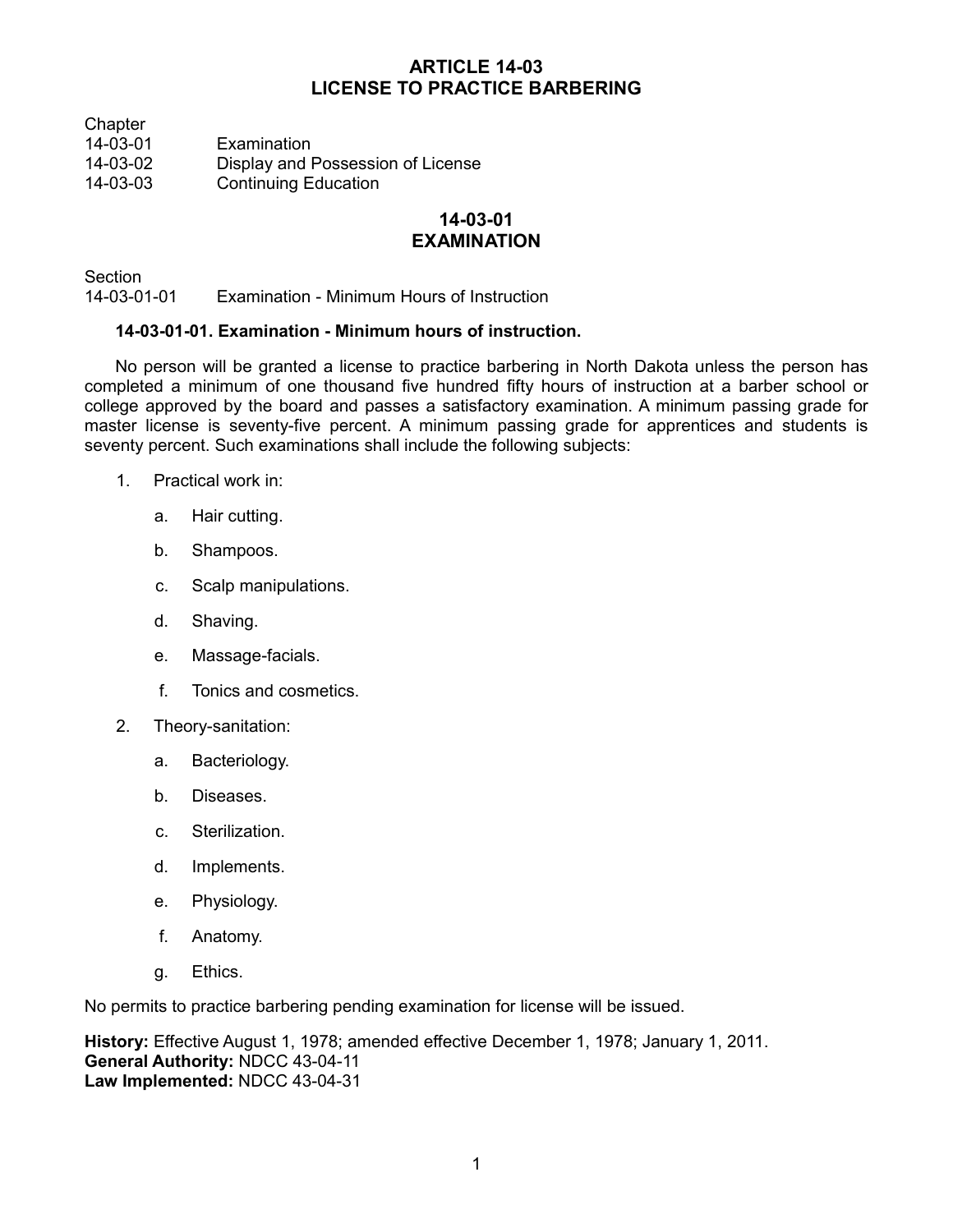## **CHAPTER 14-03-02 DISPLAY AND POSSESSION OF LICENSE**

Section 14-03-02-01 Display of License 14-03-02-02 Manager's Duty to Employ Licensed Barbers

### **14-03-02-01. Display of license.**

Valid and current certificates of registration and renewal cards of every person working or apprenticing in any barber shop shall be displayed in a conspicuous place adjacent to or near each chair where such person is employed so that the public can see them.

**History:** Effective August 1, 1978. **General Authority:** NDCC 43-04-11 **Law Implemented:** NDCC 43-04-37, 43-04-39

## **14-03-02-02. Manager's duty to employ licensed barbers.**

It shall be the duty of the head barber, manager, or owner of a barber shop, school, or college to make certain that all barbers employed in the shop, school, or college hold a valid, unexpired and unrevoked license to practice barbering in North Dakota. It shall also be the duty of the head barber, manager, or owner to make certain that all employees observe this title and all regulations and rules of the state department of health. No licensed apprentice may independently practice barbering, but may, as an apprentice, do all acts constituting the practice of barbering under the immediate supervision of a master licensed barber.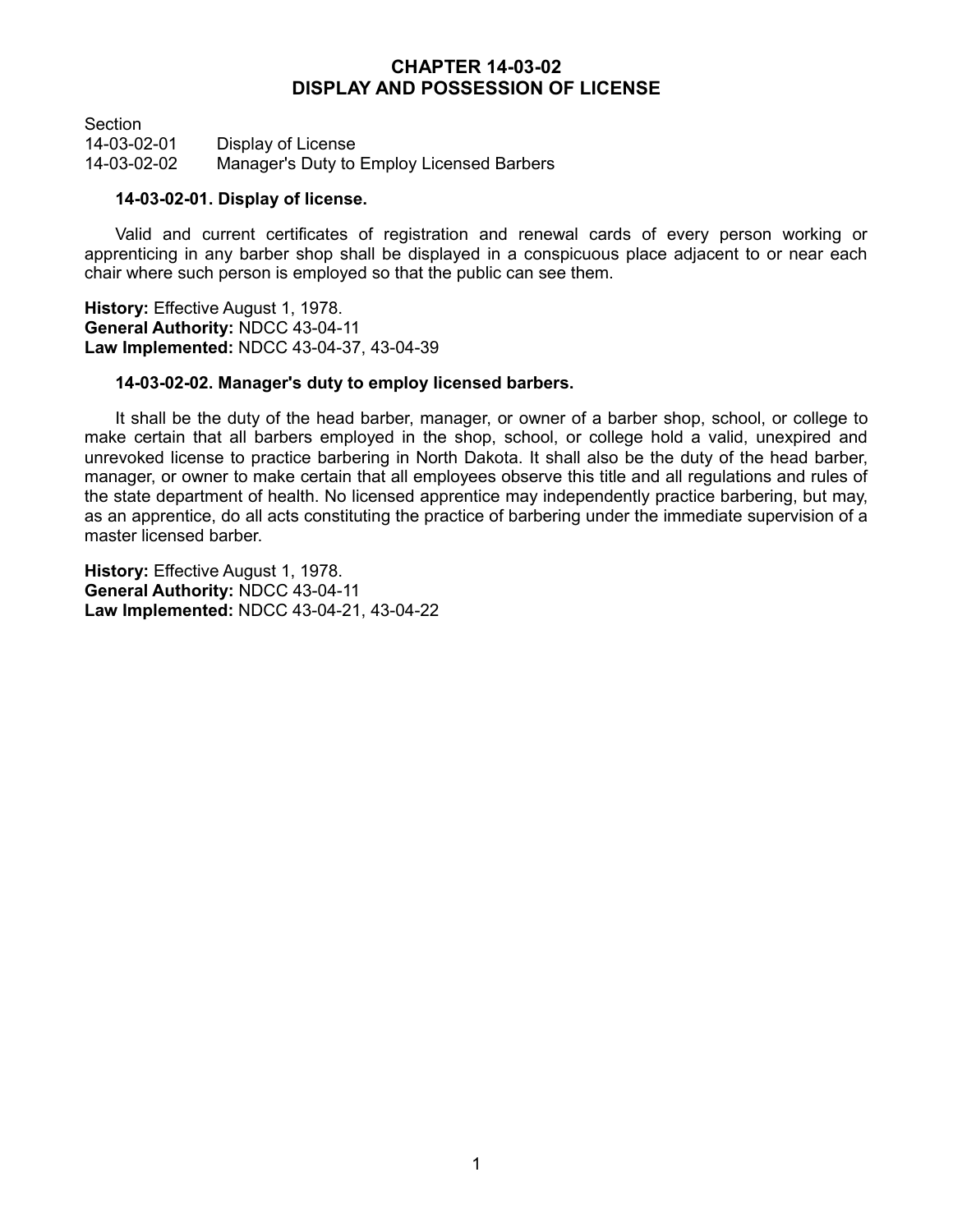# **CHAPTER 14-03-03 CONTINUING EDUCATION**

Section

14-03-03-01 Continuing Education Requirements

## **14-03-03-01. Continuing education requirements.**

- 1. All barbers licensed to practice barbering in North Dakota must complete a minimum of six hours of continuing education every two years.
- 2. "Continuing education" means:
	- a. Seminars or workshops conducted by barber and cosmetology supply dealers or barbers licensed in this state, if an affidavit is signed by the person conducting the seminar or workshop indicating that the barber has attended the seminar or workshop. Any seminar or workshop conducted by a barber licensed in this state must be preapproved by the board.
	- b. Registration and attendance at the board's annual state barber convention.
	- c. Correspondence courses by video, if accompanied by a worksheet to be filled out and returned to the board.
	- d. Any other education that relates to or increases competence in the practice of barbering, if approved by the board.
- 3. This section does not apply, and continuing education is not required, under the following circumstances:
	- a. A barber whose license has not been revoked or suspended may request inactive license status. While on inactive status, the barber may not engage in the practice of barbering for more than twenty days per calendar year. If inactive status is approved, the barber must continue to submit an annual renewal application and pay the annual license fee, but is not subject to the continuing education requirements in this section. Before approval will be given by the board to return to active status, a barber must complete at least three hours of continuing education if on inactive status for less than two years, or at least six hours of continuing education if on inactive status for two years or more.
	- b. The continuing education requirement in this section may be waived by the board upon request of a barber for reasons of health, military service, or other good cause if adequate proof is provided to the board.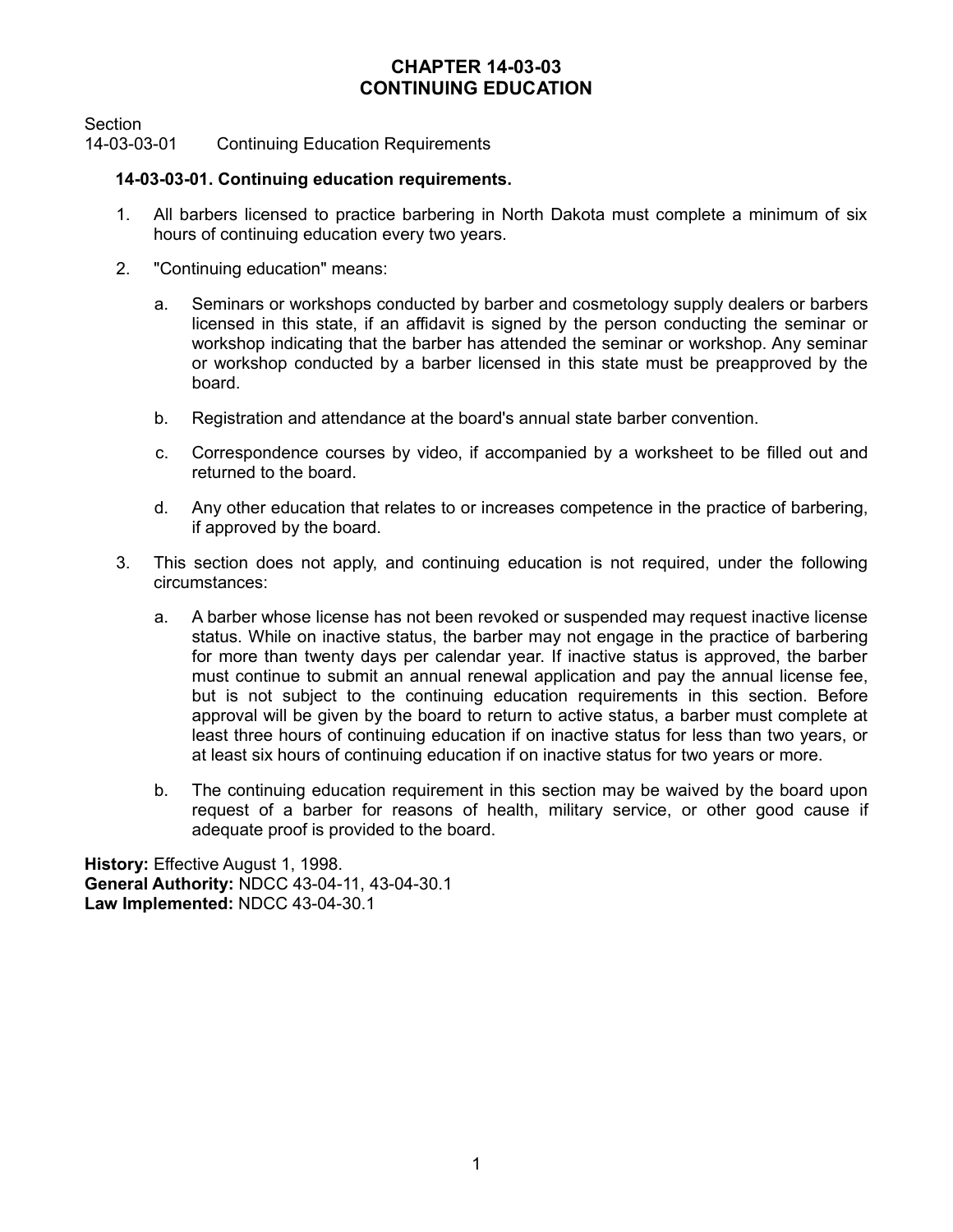## **ARTICLE 14-04 GENERAL ADMINISTRATIVE RULES FOR OPERATION OF BARBER SHOPS, SCHOOLS, AND COLLEGES**

| Chapter        |                                                       |
|----------------|-------------------------------------------------------|
| $14 - 04 - 01$ | Shop License and Records                              |
| 14-04-02       | Display and Possession of Regulations and Price Lists |
| 14-04-03       | <b>Sunday Service [Repealed]</b>                      |
| 14-04-04       | Equipment, Staff, and Notification Requirements       |
| 14-04-05       | Permits for Barber Schools and Colleges               |

## **14-04-01 SHOP LICENSE AND RECORDS**

Section

14-04-01-01 Shop License<br>14-04-01-02 Shop Records Shop Records [Repealed]

## **14-04-01-01. Shop license.**

No barber shop shall be opened for business of barbering until a permit is given by the state board of barber examiners. Any person or persons proposing to open a new barber shop in a new location or to change location shall first make application for an inspection and approval of the premises, containing an exact description of the proposed location of said barber shop filed with the secretary of the board on a form prescribed by the board and accompanied by an inspection fee.

**History:** Effective August 1, 1978; amended effective January 1, 2011. **General Authority:** NDCC 43-04-11 **Law Implemented:** NDCC 43-04-27, 43-04-42

### **14-04-01-02. Shop records.**

Repealed as the result of S.L. 1979, ch. 459, § 6.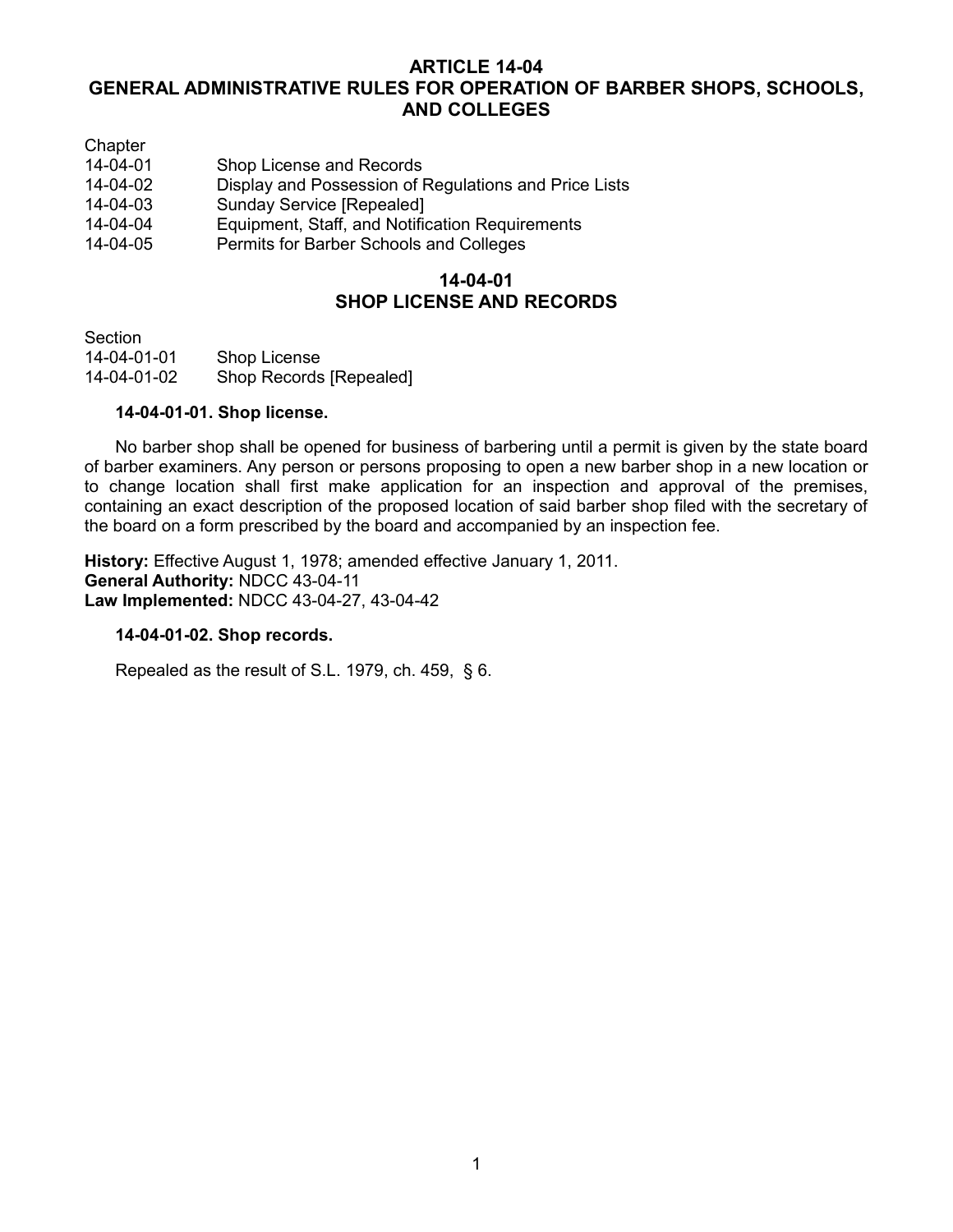## **CHAPTER 14-04-02 DISPLAY AND POSSESSION OF REGULATIONS AND PRICE LISTS**

Section 14-04-02-01 Display of Regulations<br>14-04-02-02 Price Posting Price Posting

## **14-04-02-01. Display of regulations.**

The owner or manager of every barber shop, school, or college shall be furnished a copy of this title by the state board of barber examiners. The copy shall be posted in a conspicuous place in the shop, school, or college.

**History:** Effective August 1, 1978; amended effective January 1, 2011. **General Authority:** NDCC 43-04-11 **Law Implemented:** NDCC 43-04-11

### **14-04-02-02. Price posting.**

Every owner or manager of a barber shop shall post a list of prices charged by the owner or manager in a prominent place in the shop.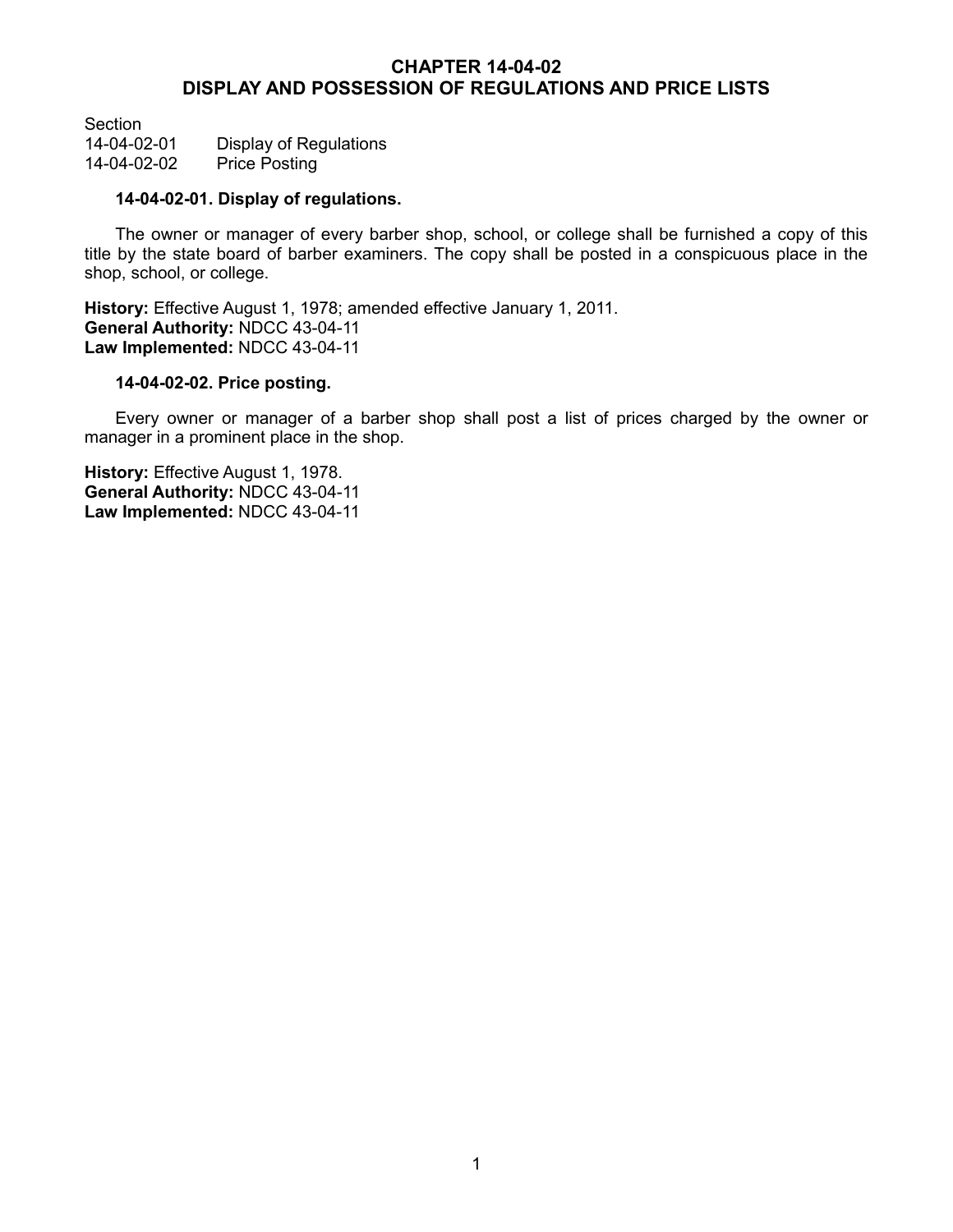# **CHAPTER 14-04-03 SUNDAY SERVICES**

[Repealed effective January 1, 2011]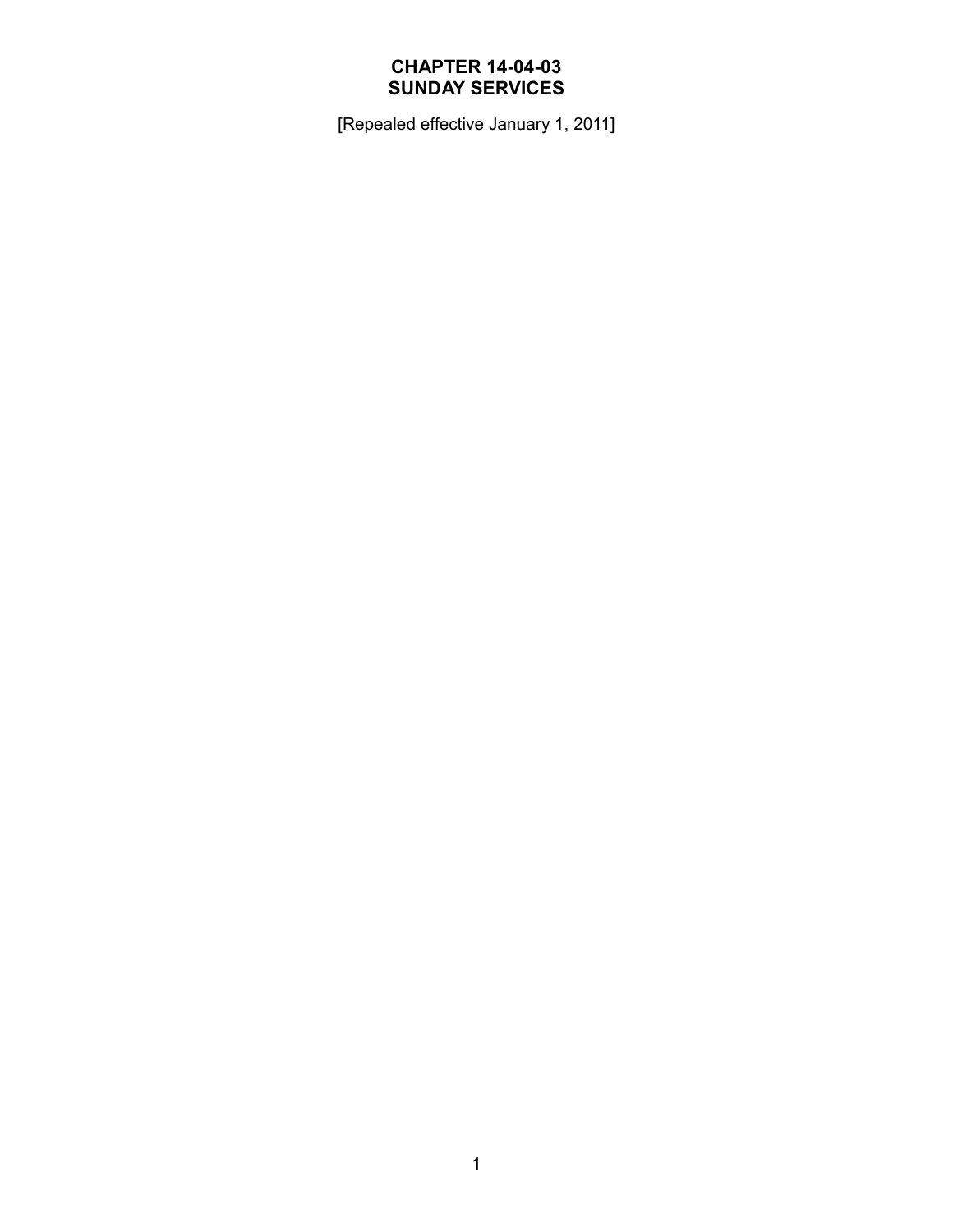# **CHAPTER 14-04-04 EQUIPMENT, STAFF, AND NOTIFICATION REQUIREMENTS**

Section

- 14-04-04-01 Required Equipment<br>14-04-04-02 Required Library
- Required Library
- 14-04-04-03 Qualifications for Instructors
- 14-04-04-04 Staff of Instructors
- 14-04-04-05 Change of Instructors
- 14-04-04-06 Discontinuance of Students
- 14-04-04-07 School Discontinuance

## **14-04-04-01. Required equipment.**

Every barber school or college operating pursuant to a permit issued by the board shall maintain, at a minimum, the following equipment:

- 1. One wet sterilizer at each workstation.
- 2. One sink basin for each two barber chairs which station shall be located within a reasonable distance from each chair.
- 3. One mirror and backbar at each barber chair.
- 4. One waste container for each two barber chairs.
- 5. One storage cabinet for linens of a size adequate to store all linens used.
- 6. Two supply cabinets for each twenty-four students enrolled.
- 7. One fireproof cabinet for student and school records.
- 8. Six shampoo or permanent capes for each twenty-four students enrolled.

**History:** Effective December 1, 1978; amended effective January 1, 2011. **General Authority:** NDCC 43-04-11 **Law Implemented:** NDCC 43-04-12, 43-04-27

## **14-04-04-02. Required library.**

Every barber school or college operating pursuant to a permit issued by the board shall maintain a library containing, at a minimum, the following:

- 1. Standard dictionary.
- 2. Medical dictionary.
- 3. Standard textbook of barbering.
- 4. Reference book of iron curling.
- 5. Reference book of hair coloring.
- 6. Reference book of hair straightening.
- 7. North Dakota Century Code chapter 43-04 and this article of the North Dakota Administrative Code.
- 8. Trade magazines.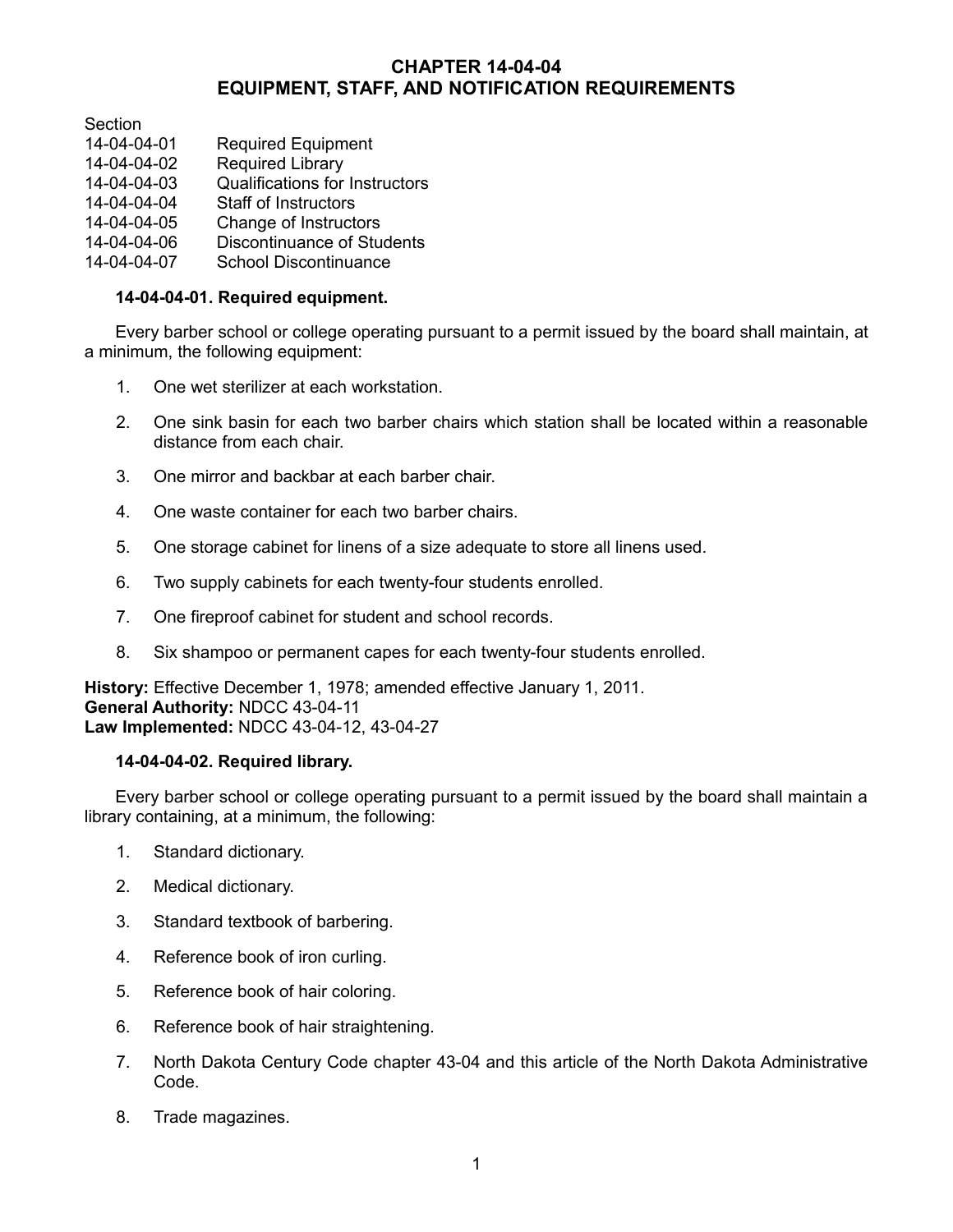9. Video illustrative of the practice of barbering.

**History:** Effective December 1, 1978; amended effective January 1, 2011. **General Authority:** NDCC 43-04-11 **Law Implemented:** NDCC 43-04-12, 43-04-27

## **14-04-04-03. Qualifications for instructors.**

Every person employed as an instructor at a barber school or college operated pursuant to a permit issued by the board shall have all of the following qualifications:

- 1. Has a high school or equivalent education with an affidavit, diploma, or certificate of such.
- 2. Has passed an instructor's examination conducted by the board. Each applicant for the instructor's examination shall pay to the board an examination fee prior to the administration of the examination. No person shall be allowed to take the instructor's examination without first presenting to the board a valid master barber's license.
- 3. Has been actively practicing as a master barber for no less than five years immediately preceding taking the instructor's examination.
- 4. Possesses a current instructor's license issued by the board at an annual fee.
- 5. Has the unanimous approval of the board established through a personal interview with the board.

**History:** Effective December 1, 1978; amended effective January 1, 2011. **General Authority:** NDCC 43-04-11 **Law Implemented:** NDCC 43-04-12, 43-04-27

## **14-04-04-04. Staff of instructors.**

Every barber school or college operating pursuant to a permit issued by the board shall inform the board by written notice of its staff of instructors. The written notice shall be made annually on or before November first.

**History:** Effective December 1, 1978. **General Authority:** NDCC 43-04-11 **Law Implemented:** NDCC 43-04-12, 43-04-27

### **14-04-04-05. Change of instructors.**

Every barber school or college operating pursuant to a permit issued by the board shall notify the board in writing of any change in the staff of instructors prior to the change whenever possible but not later than five days after the change. The written notice shall contain the name, current home address, and certificate of registration number of each instructor employed or terminated.

**History:** Effective December 1, 1978. **General Authority:** NDCC 43-04-11 **Law Implemented:** NDCC 43-04-12, 43-04-27

## **14-04-04-06. Discontinuance of students.**

Each barber school or college operating pursuant to a permit issued by the board shall notify the board within five days of the date that any student shall discontinue coursework at such barber school or college. The written notification shall contain the name of the student, the last-known address or home address of the student, the reason for the student's discontinuance, and a statement of the coursework completed by the student. Should any person reenter the barber school or college after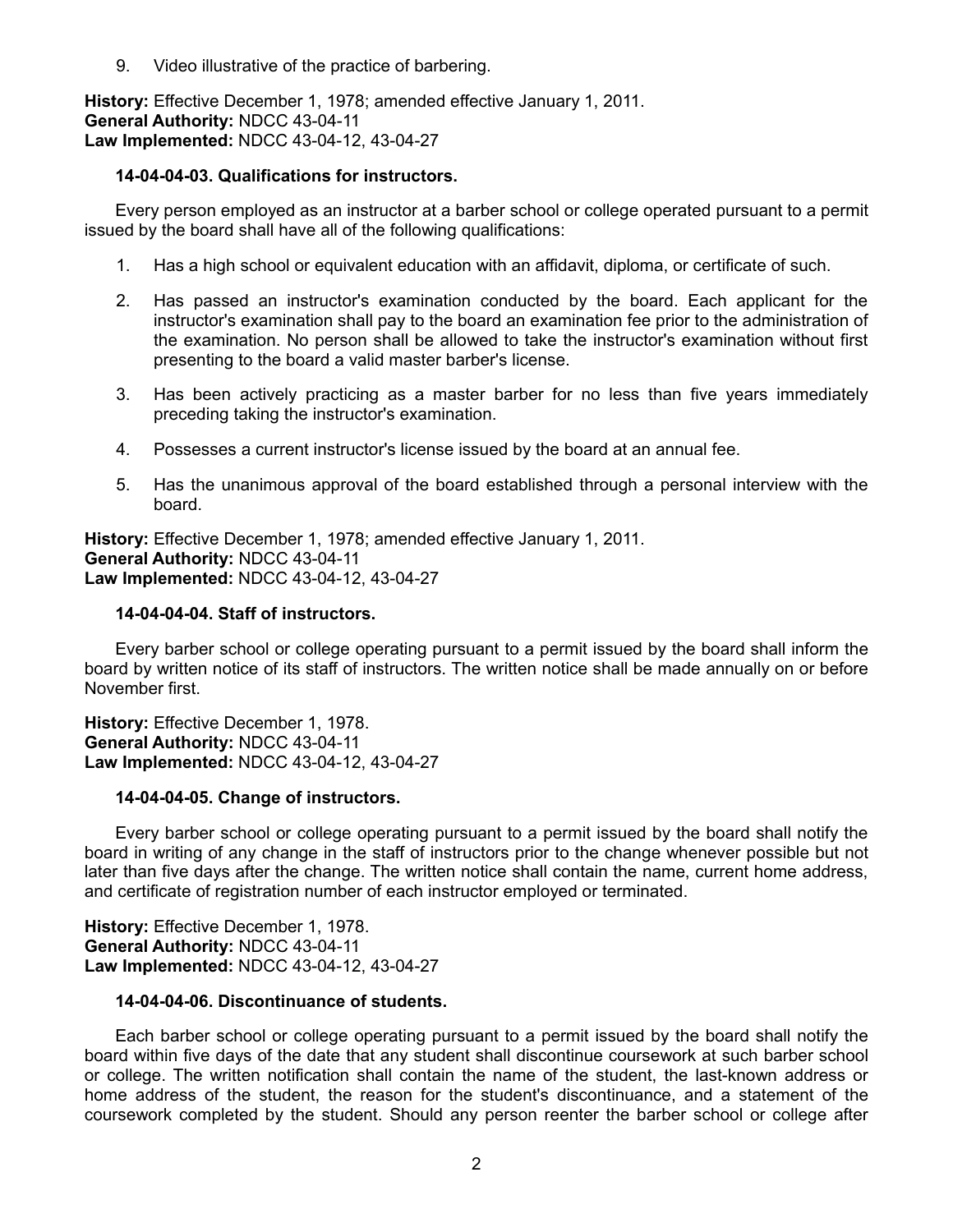once discontinuing coursework therein, an application shall be submitted to the board in the same manner as new student applications.

**History:** Effective December 1, 1978. **General Authority:** NDCC 43-04-11 **Law Implemented:** NDCC 43-04-12, 43-04-27

### **14-04-04-07. School discontinuance.**

Every person operating a barber school or college pursuant to a permit issued by the board intending to transfer ownership or discontinue its operation shall notify the board in writing at least sixty days prior to its final date of operation or transfer of ownership, whichever the case may be. Proper and full credit for all instructors and students enrolled shall be certified in writing and delivered to the board prior to the final day of operation.

**History:** Effective December 1, 1978. **General Authority:** NDCC 43-04-11 **Law Implemented:** NDCC 43-04-12, 43-04-27